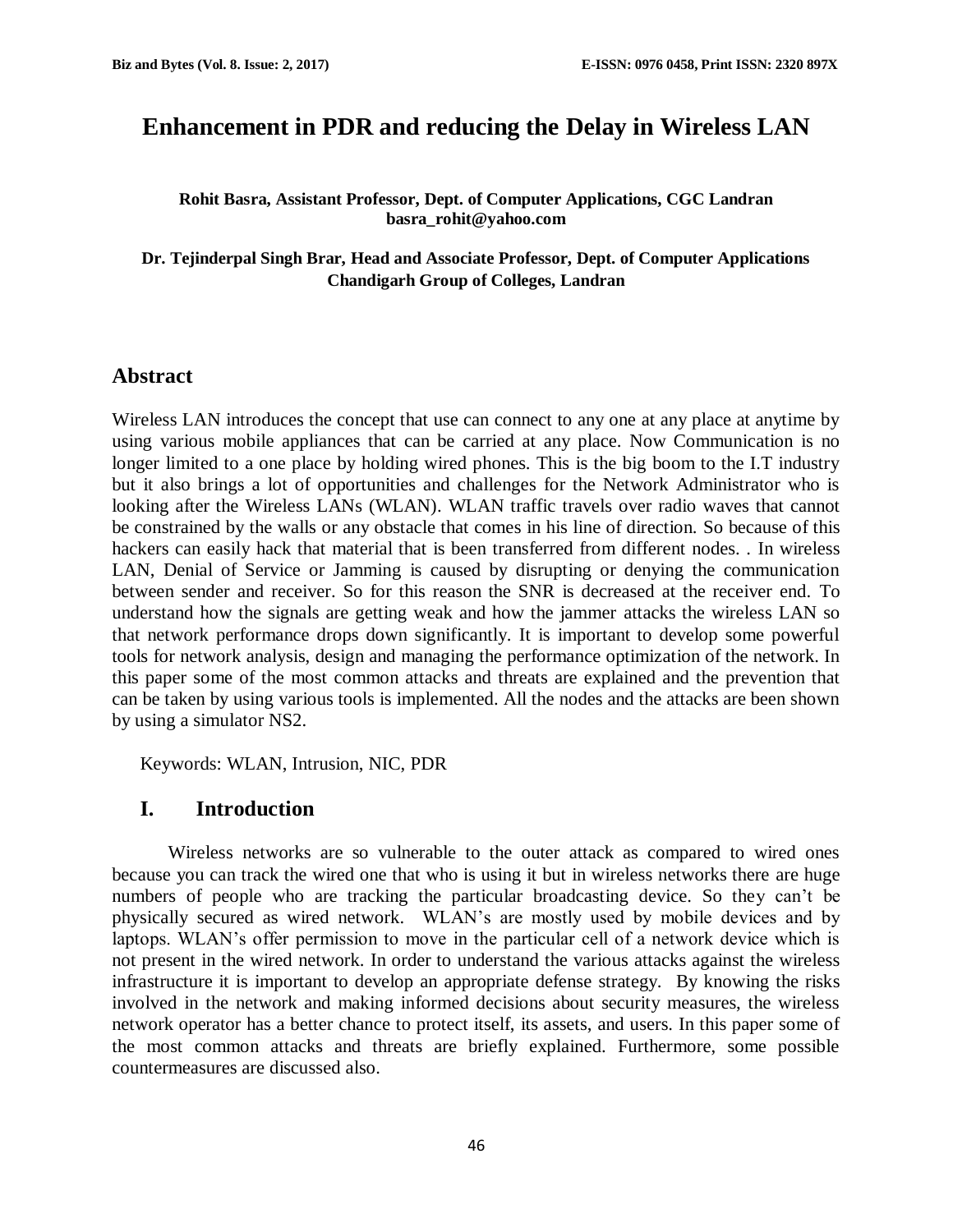# **II. WIRELESS LOCAL AREA NETWORK TECHNOLOGY**

A WLAN, or wireless [LAN,](https://techterms.com/definition/lan) is a [network](https://techterms.com/definition/network) that allows devices to connect and communicate [wirelessly.](https://techterms.com/definition/wireless) Unlike a traditional [wired](https://techterms.com/definition/wired) LAN, in which devices communicate over [Ethernet](https://techterms.com/definition/ethernet) cables, devices on a WLAN communicate via [Wi-Fi.](https://techterms.com/definition/wi-fi)

While a WLAN may look different than a traditional LAN, it functions the same way. New devices are typically added and configured using [DHCP.](https://techterms.com/definition/DHCP) They can communicate with other devices on the network the same way they would on a wired network. The primary difference is how the data is transmitted. In a LAN, data is transmitted over physical cables in a series of Ethernet [packets](https://techterms.com/definition/packet) containing. In a WLAN, data is transmitted over the air using one of Wi-Fi 802.11 protocols.

As wireless devices have grown in popularity, so have WLANs. In fact, most [routers](https://techterms.com/definition/router) sold are now wireless routers. A wireless router serves as a [base station,](https://techterms.com/definition/basestation) providing wireless connections to any Wi-Fi-enabled devices within range of the router's wireless signal. This includes [laptops,](https://techterms.com/definition/laptop) [tablets,](https://techterms.com/definition/tablet) [smart phones,](https://techterms.com/definition/smartphone) and other wireless devices, such as smart appliances and [smart home](https://techterms.com/definition/smart_home) controllers. Wireless routers often connect to a [cable modem](https://techterms.com/definition/cablemodem) or other Internet-connected device to provide Internet access to connected devices.

LANs and WLANs can be merged together using a [bridge](https://techterms.com/definition/bridge) that connects the two networks. Many wireless routers also include Ethernet ports, providing connections for a limited number of wireless devices. In most cases, wireless routers act as a bridge, merging the Ethernet and Wi-Ficonnected devices into the same network. This allows wired and wireless devices to communicate with each other through a single router.

Wireless bounded breadth arrangement Technology is created from about 2 aspects one is arrangement interface agenda (NIC) and addition is admission purpose (AP). NIC could be an adapted with aural the laptop through the NIC laptop affiliated to an altered laptop and we will forward and accept the information. AP is wireless action NIC affiliated to the AP and so ability forwards to an atomic one another.



Fig 1: WLAN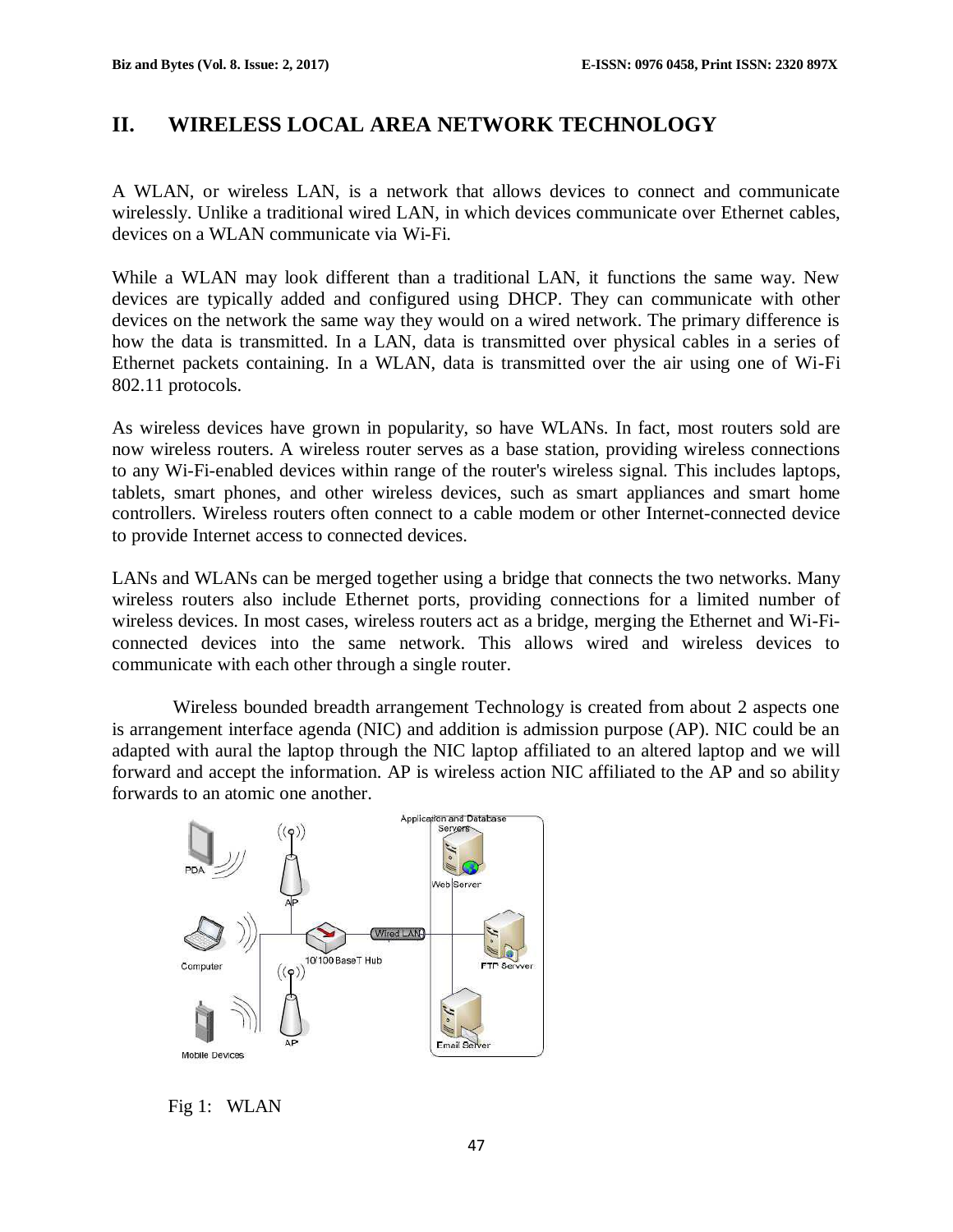### **III. EXPERIMENTAL DESIGN**

The secure, flexible and robust routing based mechanism has been designed under the proposed model routing scheme for the wireless ad-hoc networks, which is based upon the combination of dynamic route selection based upon genetic programming mechanism and connection integrity assurance algorithm. The new combination is capable of adding the higher level of security for the prevention of the connectivity holes and the fake route injections in the given network. The smart path selection across the multipath network becomes very important in the voice based adhoc networks, which requires the dedicated connections for the exchange of the voice data over WLAN. The creation of the adaptive ad-hoc network routing solution takes the perfectly layered amalgamation of the genetic programming based routing solution along with the connection integrity assurance model in order to realize the robust ad-hoc routing algorithm.



# **IV. RESULT ANALYSIS**

The results have been obtained from the proposed model simulation for the realization of the robust and flexible routing algorithm. The proposed model is checked under the Blackhole attack, DDOS and Selective Jamming attack. The major parameters of PDR (packet delivery ratio), Network Load, Throughput and transmission (end-to-end) delay have been analyzed under this section.

| Time | Delay (ms) |
|------|------------|
| 10   | 30         |
| 20   | 56         |
| 30   | 43         |
| 40   | ዩስ         |

Table 1.1 Delay under black hole attack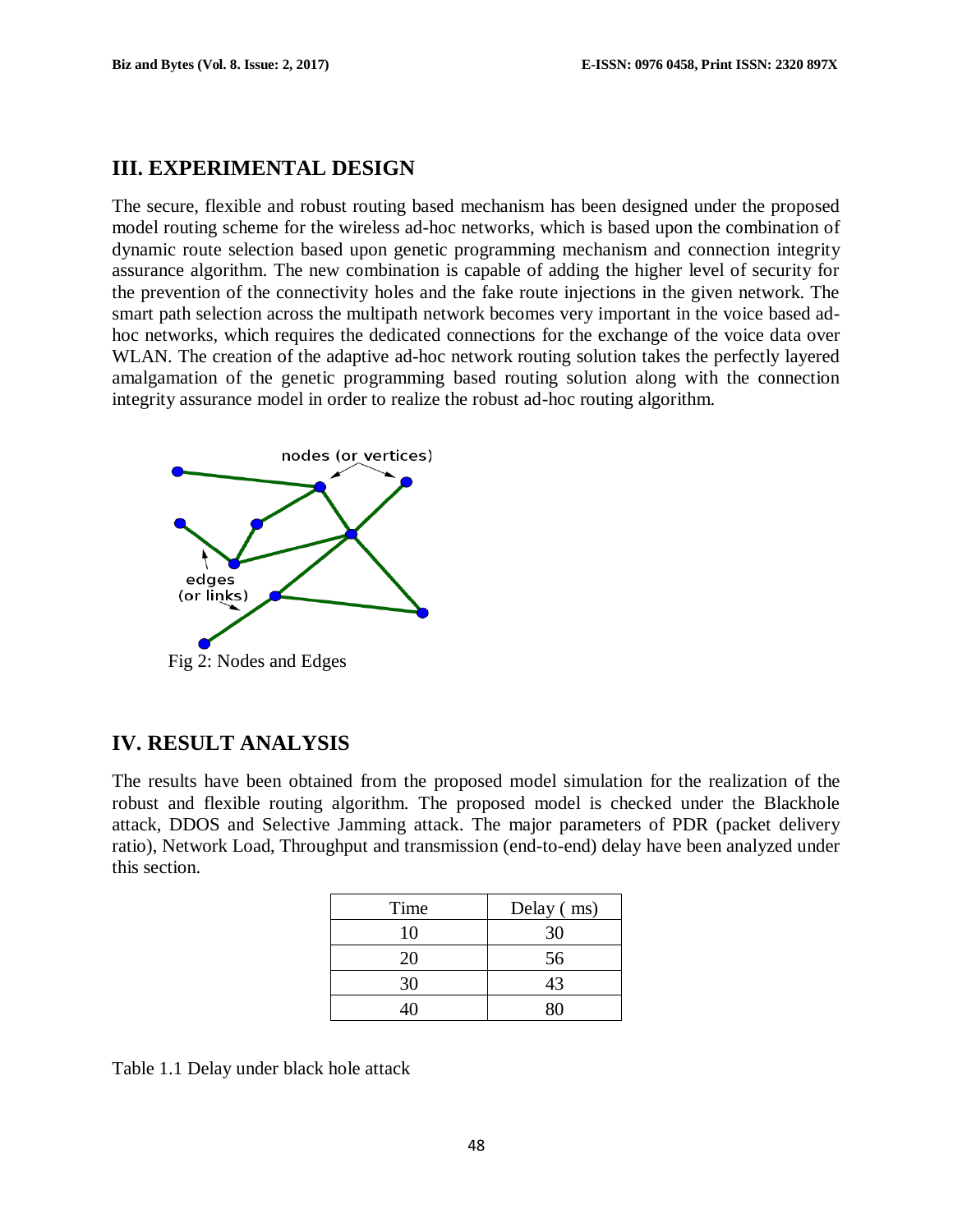|      | <b>Network</b> |
|------|----------------|
| Time | Load(KBPS)     |
| 10   | 0.048189356    |
| 20   | 0.291080506    |
| 30   | 0.83401428     |
|      |                |

Table 1.2 Network Load under black hole attack

|      | Data Loss |
|------|-----------|
| Time | (KB)      |
| 10   | 1.02      |
| 20   | 2.75      |
| 30   | 3.69      |
|      | 4.75      |

Table 1.3 Data Loss under black hole attack

| Time | <b>PDR</b> |
|------|------------|
| 10   | 15 %       |
| 20   | 38 %       |
| 30   | 62 %       |
| 4Λ   | 94 %       |

Table 1.4 Packet delivery Ratio under black hole attack

| Time | Throughput(KBPS) |
|------|------------------|
| 10   | 8.3              |
| 20   | 73               |
| 30   | 100              |
|      | 142              |

Table 1.5 Throughput under black hole attack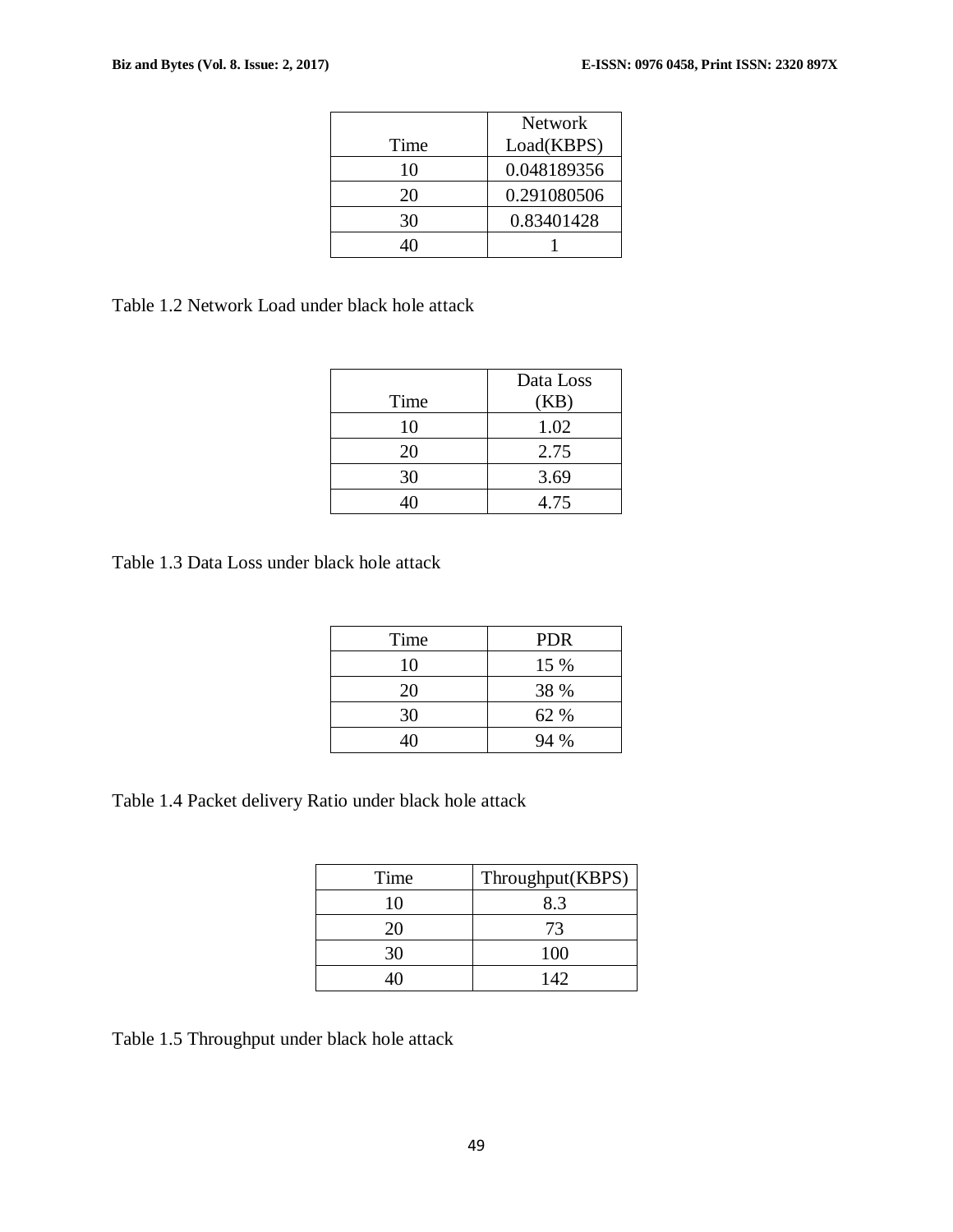# **Reading Under DDOS Attack**

|      | Data Loss |
|------|-----------|
| Time | (KB)      |
| 10   | 1.616     |
| 20   | 2.15      |
| 30   | 2.872     |
|      | 5.8       |

Table 1.6 Data Loss under DDOS attack

| Time | <b>PDR</b> |
|------|------------|
| 10   | 20 %       |
| 20   | 36 %       |
| 30   | 55 %       |
|      | 56 %       |

Table 1.7 Packet delivery Ratio under DDOS attack

| Time | Throughput(KBPS) |
|------|------------------|
| 10   | 12               |
| 20   | 36               |
| 30   | 12               |
|      |                  |

Table 1.8 Throughput under DDOS attack

| Time | Network Load |
|------|--------------|
| 10   | 1.66         |
| 20   | 3.32         |
| 30   | 5.15         |
|      | 9.77         |

Table 1.9 Network Load under DDOS attack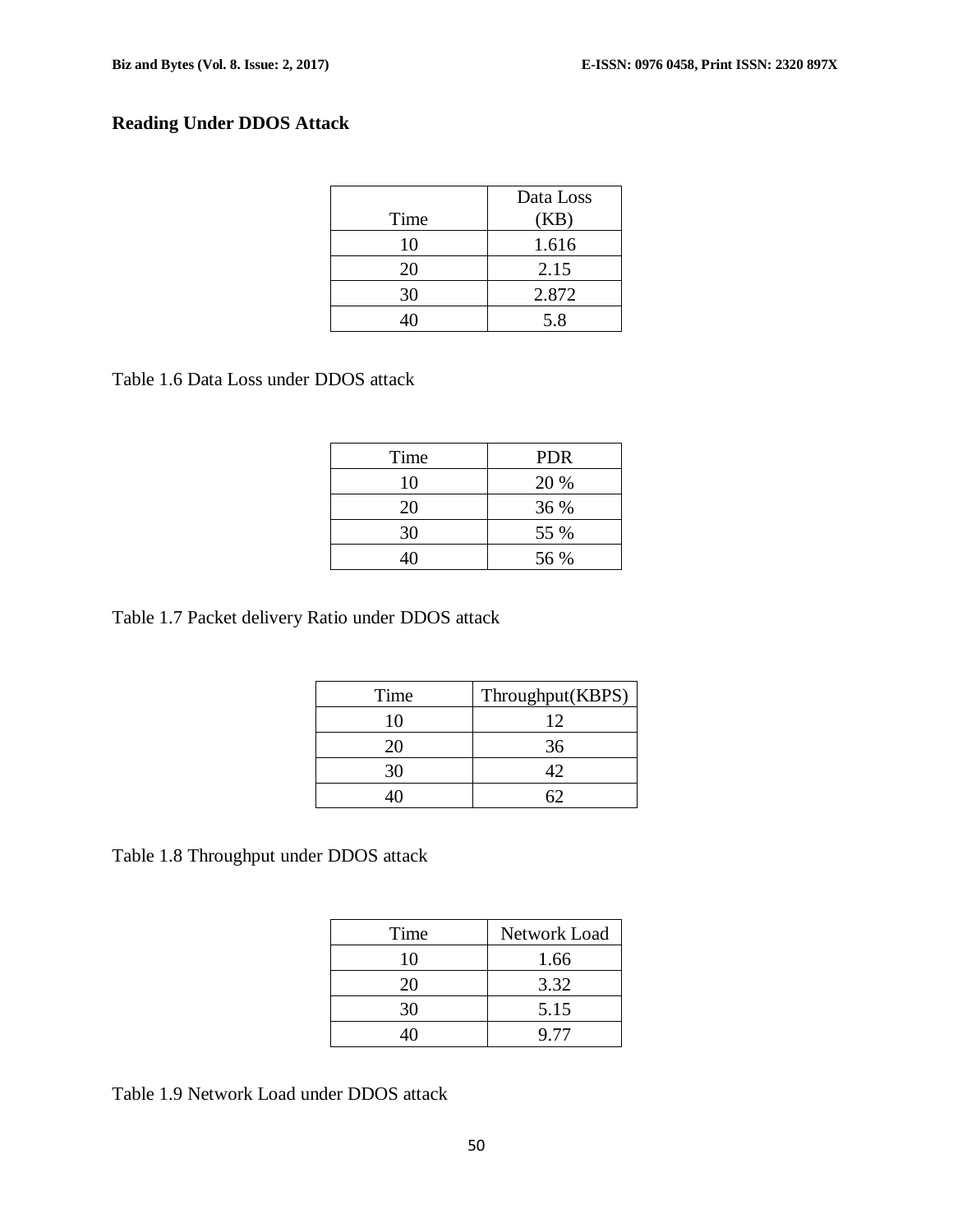| Time | Delay |
|------|-------|
| 10   |       |
| 20   |       |
| 30   | 4.8   |
| 40   | 5.66  |

Table 1.10 Delay under DDOS attack

# **Reading under Jamming Attack**

|      | Data Loss |
|------|-----------|
| Time | (KB)      |
| 10   | 0.77      |
| 20   | 0.87      |
| 30   | 0.94      |
|      |           |

Table 1.11 Data Loss under DDOS attack

| Time | <b>PDR</b> |
|------|------------|
| 10   | 55 %       |
| 20   | 78 %       |
| 30   | 90 %       |
| 40   | 91 %       |

Table 1.12 Packet delivery Ratio under DDOS attack

| Time | Throughput(KBPS) |
|------|------------------|
| 10   | 58               |
|      | 146              |
|      | $1\,A^r$         |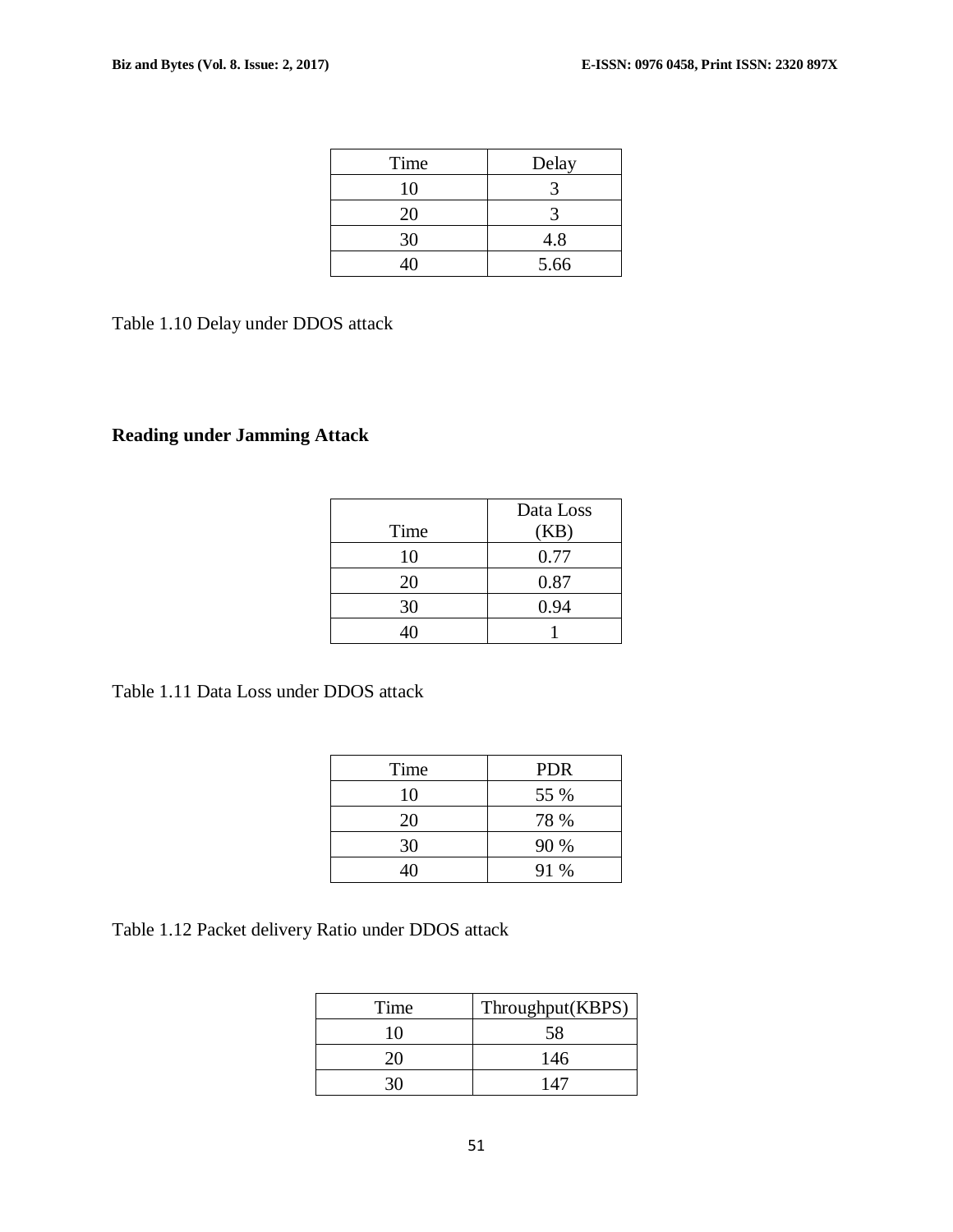190

Table 1.13 Throughput under DDOS attack

| Time | Network Load |
|------|--------------|
| 10   | 1.93         |
| 20   | 3.3          |
| 30   | 4.4          |
|      | 4.35         |

Table 1.14 Network Load under DDOS attack

| Time | Delay |
|------|-------|
| 10   | 14    |
| 20   | 15    |
| 30   | 15    |
| 4Ω   | 30    |

Table 1.15 Delay under DDOS attack

**Delay Analysis**

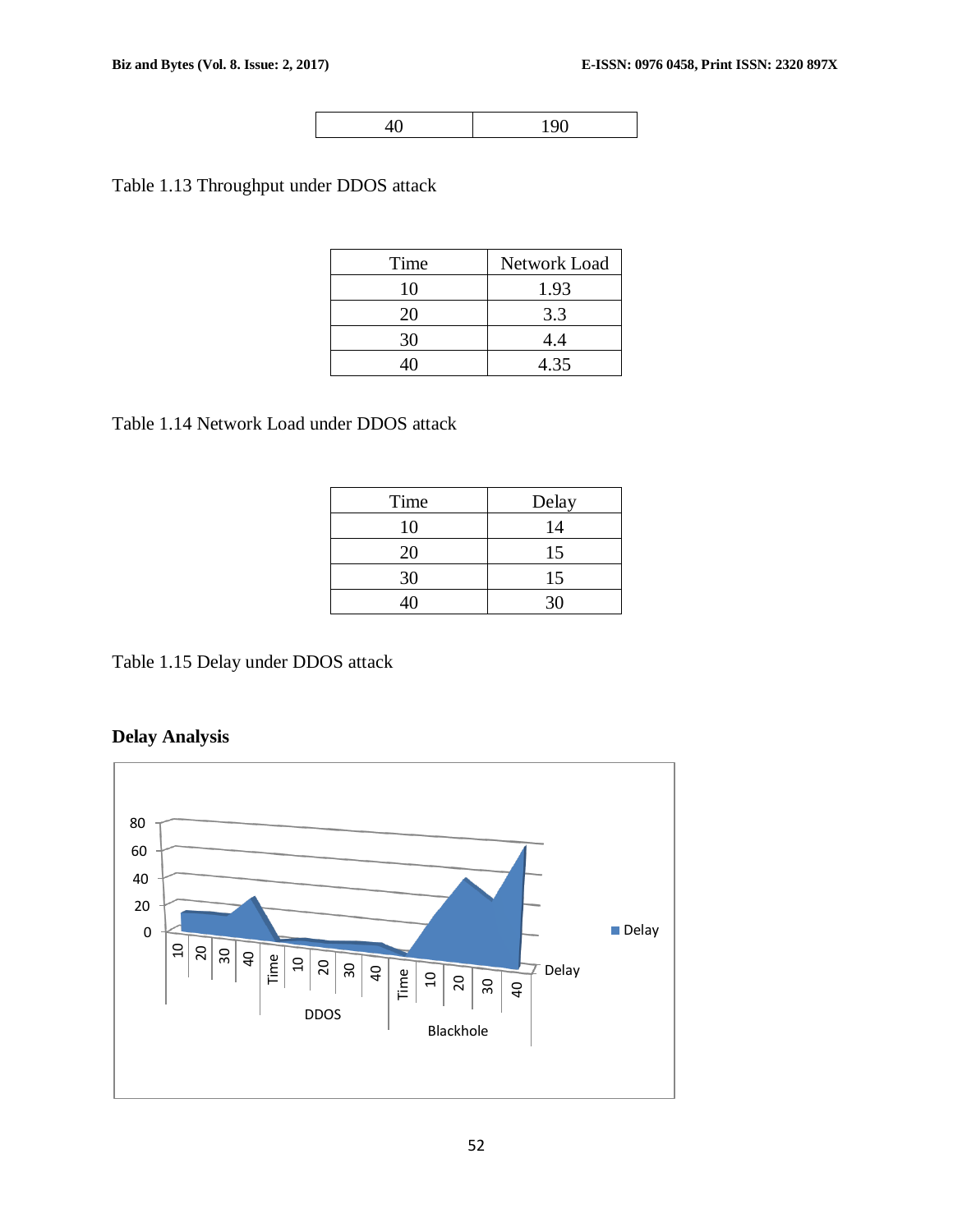#### Fig 3: Analysis of Delay under all the attacks



Fig 4: Throughput Analysis under all attacks.

**Packet Delivery Rate:** Packet delivery ratio factor evaluates the percentage of the successfully delivered packets among the given network or link in the given time (1 second in our case). The PDR shows the rising trend in the following graphs, which elaborates the rising network ability with each passing second, whereas the stability or straight line after  $10<sup>th</sup>$  second shows the performance of the fully converged network, which is communicating on the nearly constant speed to deliver the packets among the given networks.

**Energy Consumption:** The energy consumption has been observed in the Joules for each nodeto-node connection, also denoted a path in the network. In this simulation, the initial energy is assigned to each of the node during the beginning of the simulation, which is tracked and reduced with the transmission, receive and routing (for intermediate nodes only) phase. The remaining energy in the end is recorded in the following graph, where the steep falling curve has been observed in contrast to the figure 1.1, which shows the energy consumption with rising number of packets, whereas after nearly  $7<sup>th</sup>$  second, the curve remains nearly constant to show the network convergence.